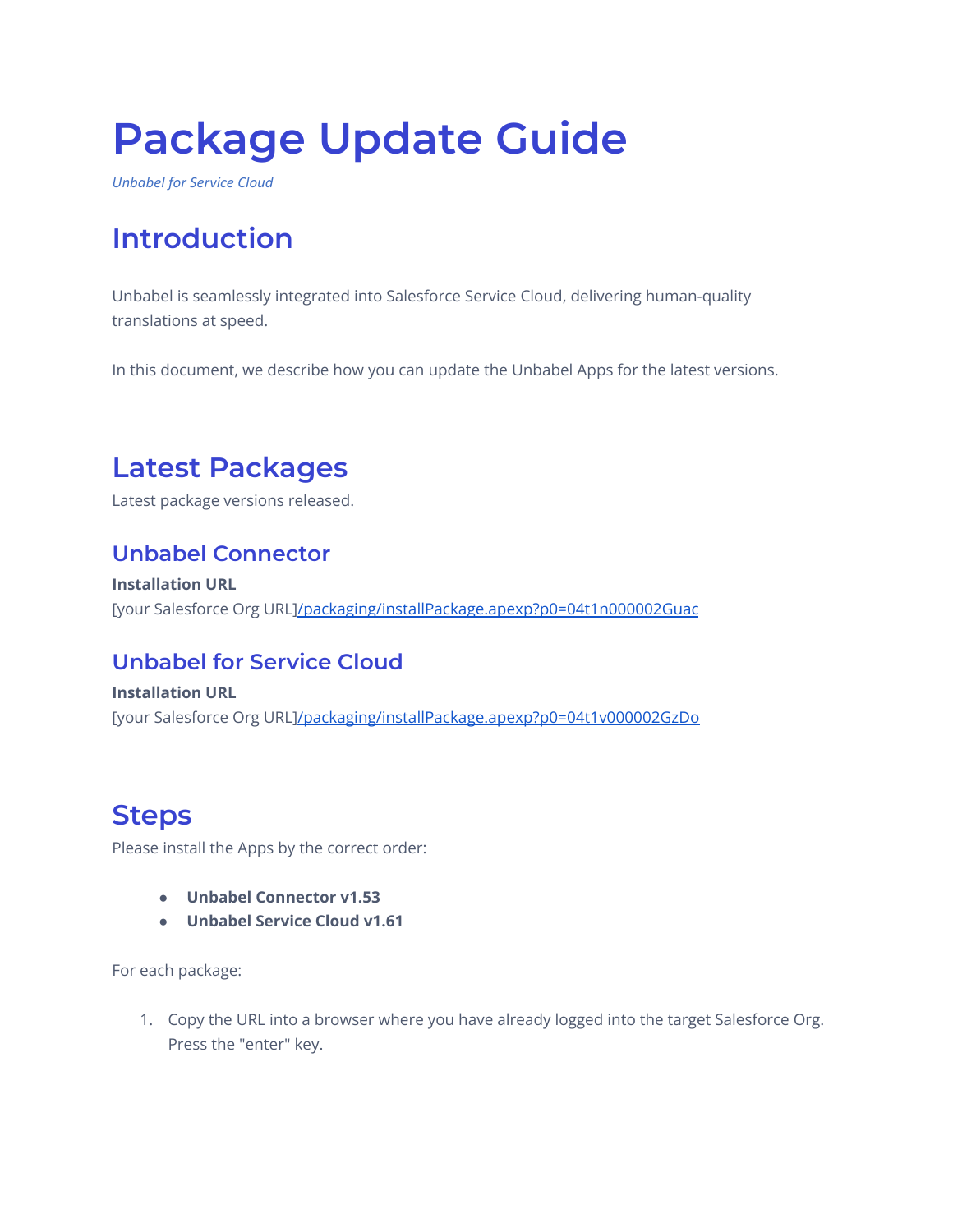

- 2. After that select "Install for Admin Only", or the option that best suits your organization needs and perform the necessary steps to update the managed package.
- 3. As the last step please save the configuration in order to remain with the previous values.

# **Release Notes**

#### **Automatic translation for case and last email on case ownership change**

The automatic translation triggers when a Case ownership changes. The steps are the following:

- 1. A new Case assigned from a non Unbabel Queue/Agent to an unbabel Queue/Agent.
- 2. A translation for the Case description will be automatically requested.
- 3. As soon as the translation arrives, it would be added to the Unbabel Translated Description field.
- 4. A translation for the last Email Message (if any) will be automatically requested.
- 5. As soon as the translation is delivered it would be posted on the Case feed as a new Email Message.

#### **Configurations**

Make sure that on the **Unbabel SC Configuration Page** you have enabled:

| $\vee$ Translation Configuration |                                            |  |
|----------------------------------|--------------------------------------------|--|
|                                  | Automatic translations (emails)            |  |
|                                  | Automatic translation (Cases) <sup>O</sup> |  |

In this way the automatic translations will be enabled for all Agents with the Unbabel SC Permission Set.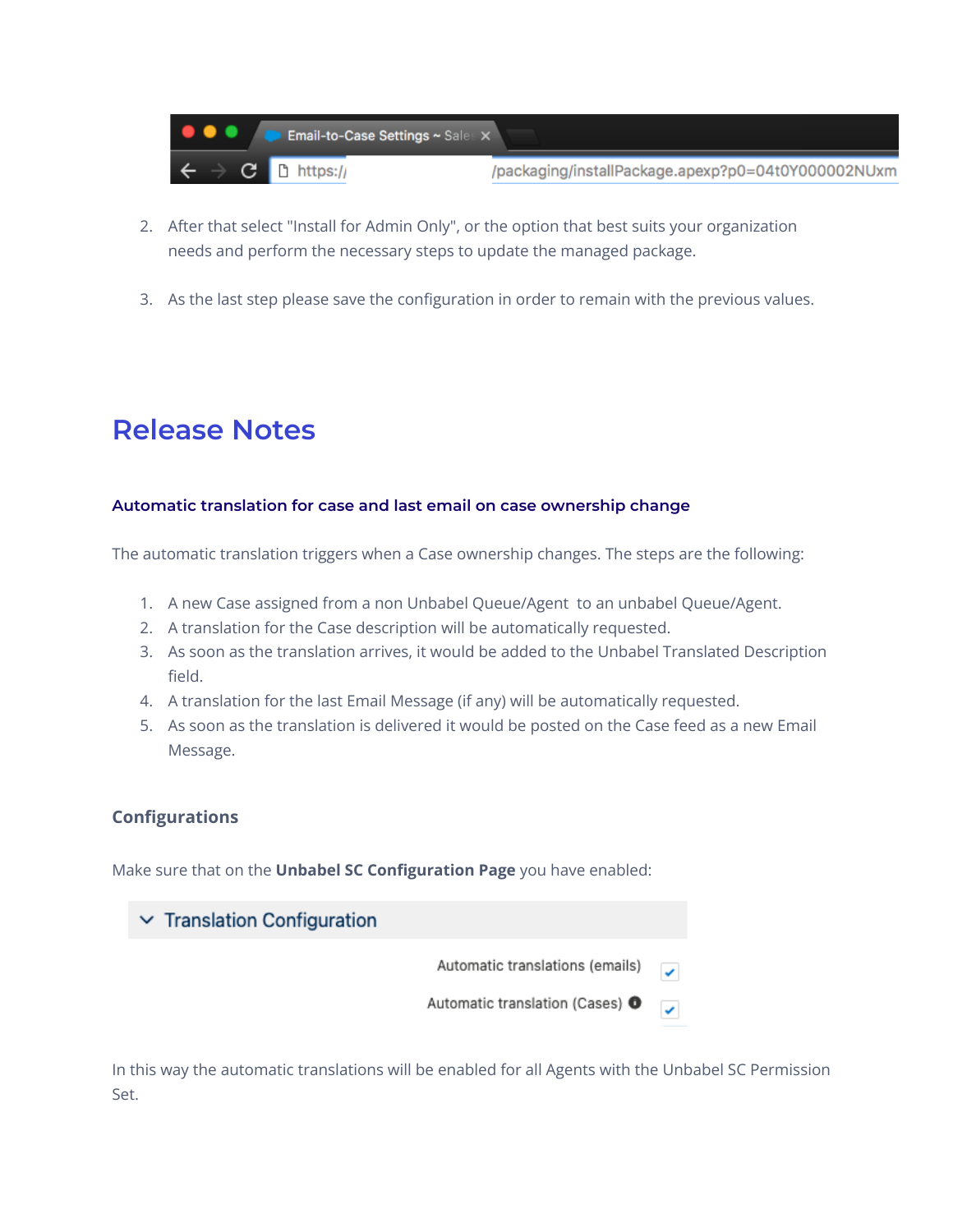### ⚠**NOTE: We recommend that you test this feature in a test/uat environment before enabling it in production. A validation/trigger on the Case may impact or process when assigning a new owner.**

#### **Update behaviour of active translation Queues**

If you also want to enable the automatic translation when a case is assigned to a specific queue.

#### **Configurations**

On the **Unbabel SC Configuration Page** you can select the option:

● Activate Queues, and from the list select the queues to enable.

| Activate Queues <sup>O</sup><br>×, | <b>Unbabel Queue</b>          |  |
|------------------------------------|-------------------------------|--|
|                                    | International - Escalations   |  |
|                                    | No Translations Queue         |  |
|                                    | International - Silver/Bronze |  |
|                                    | US - Platinum/Gold            |  |
|                                    | <b>Partner Relations</b>      |  |
|                                    | US - Silver/Bronze            |  |
|                                    | <b>US</b> - Escalations       |  |
|                                    | International - Platinum/Gold |  |

**NOTE:** If you currently have the automatic translation enabled for all queues on a previous version, now you need to explicitly enable the *Activate Queues* and select all the queues from the listing.

#### **Add close button on Lightning Templates modal**

A close button was added on the Lightning Email Templates component.